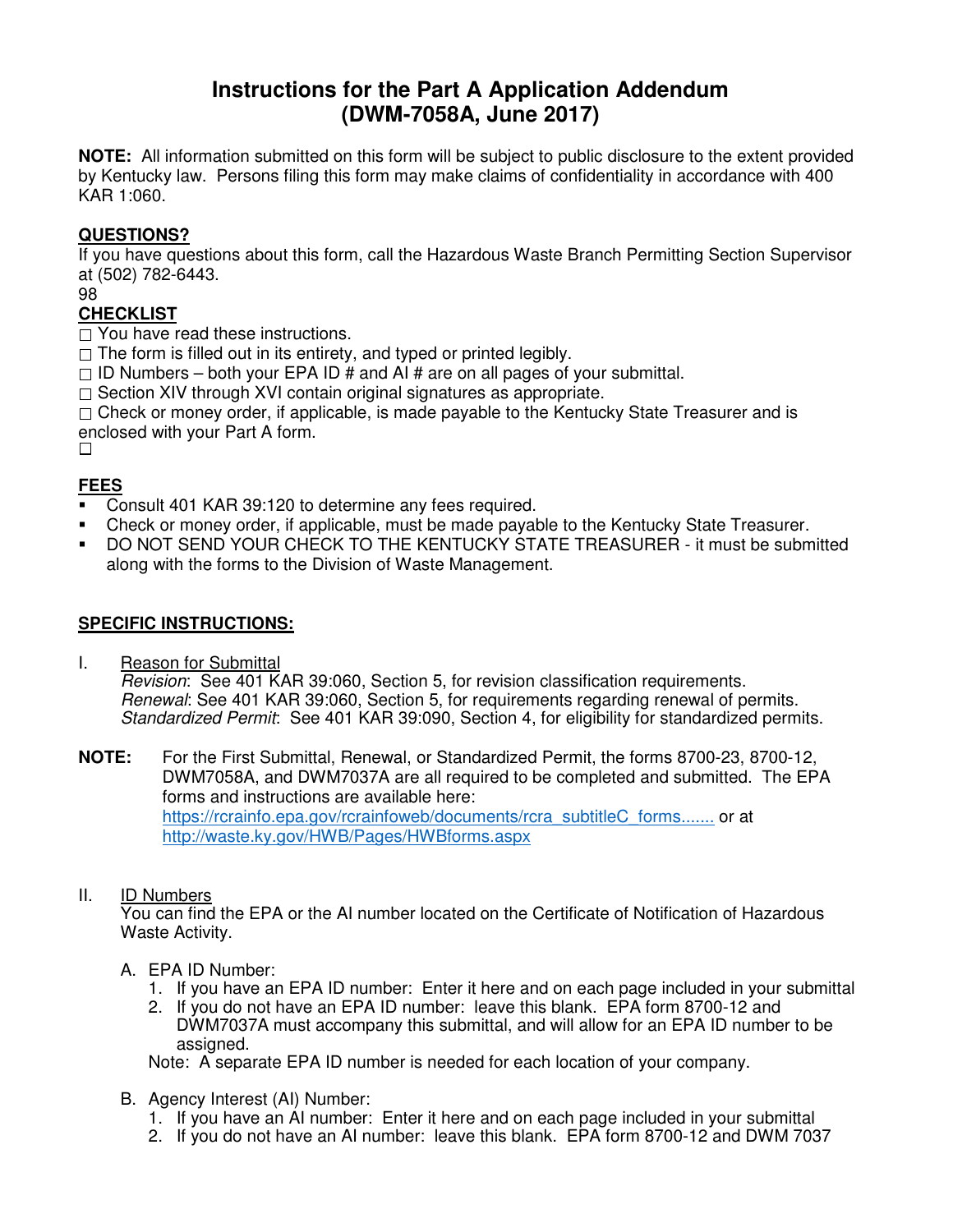must accompany this submittal, and will allow for an AI number to be assigned.

- IV. Contact Email Address: The facility contact information is requested on the EPA form 8700-23, but does not ask for the email address. Please include the email address for the same person as listed in section 8 of the 8700-23 form.
- V. through VII. Operator Information (2): The facility operator information is requested on the EPA form 8700-23. If there is more than 1 operator, list the information on the Addendum for Operator #2.
- VIII. through X. Operator Information (3): The facility operator information is requested on the EPA form 8700-23. If there is more than 2 operators, list the information on the Addendum for Operator #3.
- XI. Process Description\*: Use a different line for each different process.

.

a. Commercial Indicator: For each process, chose the appropriate indicator from this table

|   | Accepts waste from off-site generators                                           |
|---|----------------------------------------------------------------------------------|
| ◯ | Accepts waste only from related "captive" off-site generators (same corporation) |
| 3 | Accepts waste from a restricted group of off-site generators                     |
|   | Not commercial. Accepts no waste from off-site. (Closed units use this category) |

- b. Unique Unit or Group Name: Provide a brief and unique name for each process, unit, or group of units at the facility. Do NOT include units that have verified clean closure. Name must be descriptive, identified on the attached maps, and only 18 characters in length. These names should be referenced on future submittals such as Part B applications, reports, etc. Examples include: Tank Farm 1, Drum Area, West Pond, Acid Tank, Tank B52, etc.
- c. Legal Status Code: For each process, chose the appropriate code from this table

| <b>DL</b> | Delisted                                          |
|-----------|---------------------------------------------------|
| <b>EM</b> | <b>Emergency Permit</b>                           |
| IS        | <b>Interim Status</b>                             |
| IT        | <b>Interim Status Terminated</b>                  |
| LI        | Loss of Interim Status                            |
| <b>LP</b> | Loss of Pre-Mod Authorization                     |
| <b>NN</b> | Non-Notifier / Illegal                            |
| <b>NR</b> | Never Regulated as a TSD                          |
| <b>PC</b> | <b>Post-Closure Permitted</b>                     |
| PI        | Permitted                                         |
| <b>PM</b> | <b>Pre-Mod Authorization</b>                      |
| <b>PR</b> | Proposed                                          |
| <b>PT</b> | Permit Terminated / Permit Expired, Not Continued |
| <b>RD</b> | Research, Development, and Demonstration Permit   |
| <b>RQ</b> | Requested but Not Approved                        |
| <b>RU</b> | Permit By Rule                                    |
| <b>SR</b> | <b>State Regulated</b>                            |
| <b>TA</b> | <b>Temporary Authorization</b>                    |